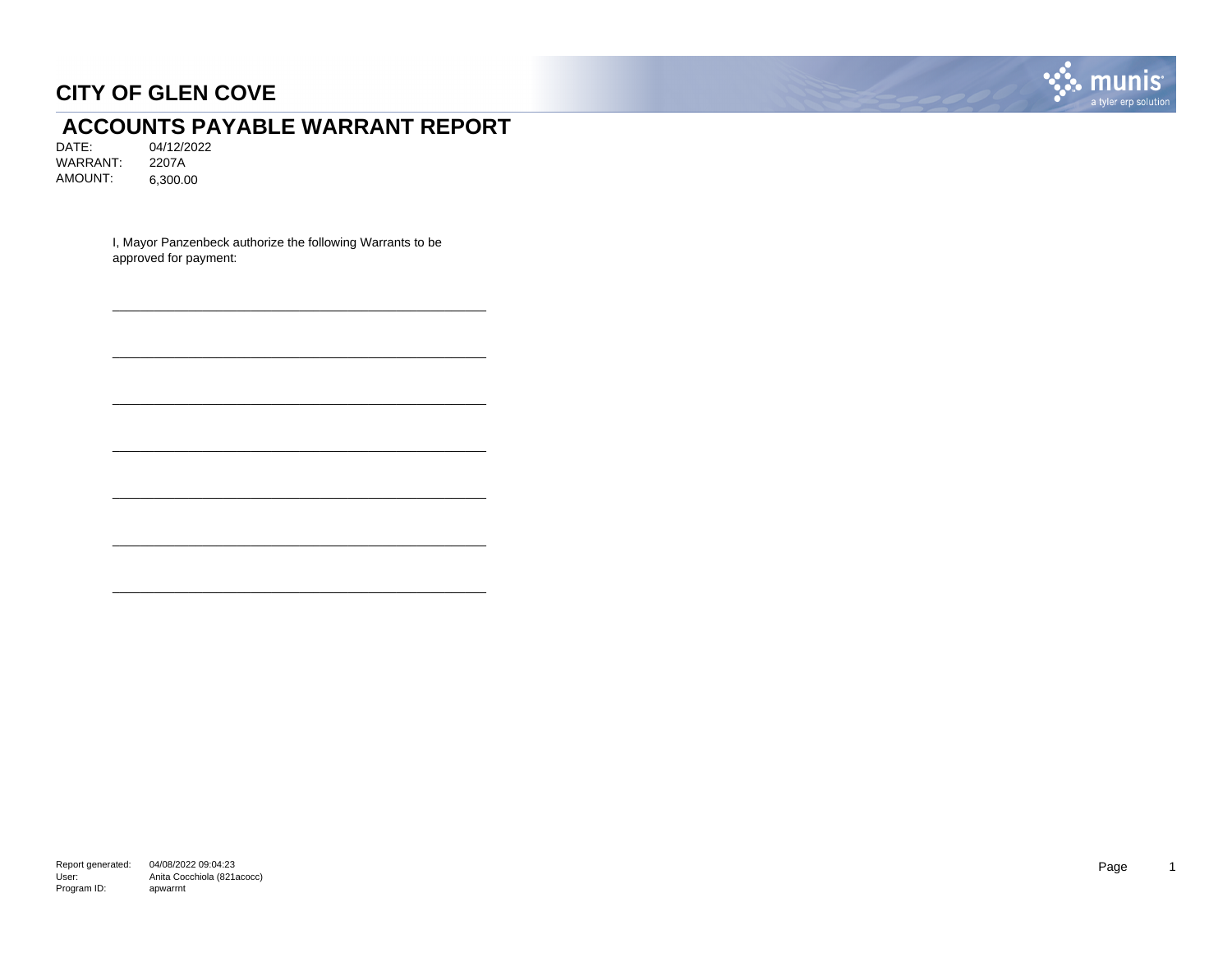

# **ACCOUNTS PAYABLE WARRANT REPORT**

#### **Detail Invoice List**

WARRANT: 2207A 04/12/2022<br>DUE DATE: 04/12/2022 DUE DATE:

|               | <b>CASH ACCOUNT: Z</b> |                                                           |       | 12000 |              | <b>CASH OPERATING</b> |                             |                 |                                        |               |                 |                |              |
|---------------|------------------------|-----------------------------------------------------------|-------|-------|--------------|-----------------------|-----------------------------|-----------------|----------------------------------------|---------------|-----------------|----------------|--------------|
| <b>VENDOR</b> |                        |                                                           |       |       | <b>REMIT</b> | <b>PO</b>             | <b>TYPE</b>                 | <b>DUE DATE</b> | <b>INVOICE</b>                         | <b>AMOUNT</b> | <b>DOCUMENT</b> | <b>VOUCHER</b> | <b>CHECK</b> |
| 30505         |                        | <b>CHASE, RATHKOPF &amp; CHA</b><br><b>ACCOUNT DETAIL</b> |       |       |              |                       | <b>INV</b>                  | 04/12/2022      | <b>FEB/MARCH</b><br><b>LINE AMOUNT</b> |               | 119158          | 117480         |              |
|               |                        |                                                           | A8020 | 55438 |              |                       | PLANNING CONTRACTS          |                 | 6,300.00                               | 6,300.00      |                 |                |              |
|               |                        |                                                           |       |       |              |                       |                             |                 | <b>CHECK TOTAL</b>                     | 6,300.00      |                 |                |              |
|               |                        |                                                           |       |       |              |                       |                             |                 |                                        |               |                 |                |              |
|               | <b>INVOICES</b>        |                                                           |       |       |              |                       | <b>WARRANT TOTAL</b>        |                 | 6,300.00                               | 6,300.00      |                 |                |              |
|               |                        |                                                           |       |       |              |                       | <b>CASH ACCOUNT BALANCE</b> |                 |                                        | 0.00          |                 |                |              |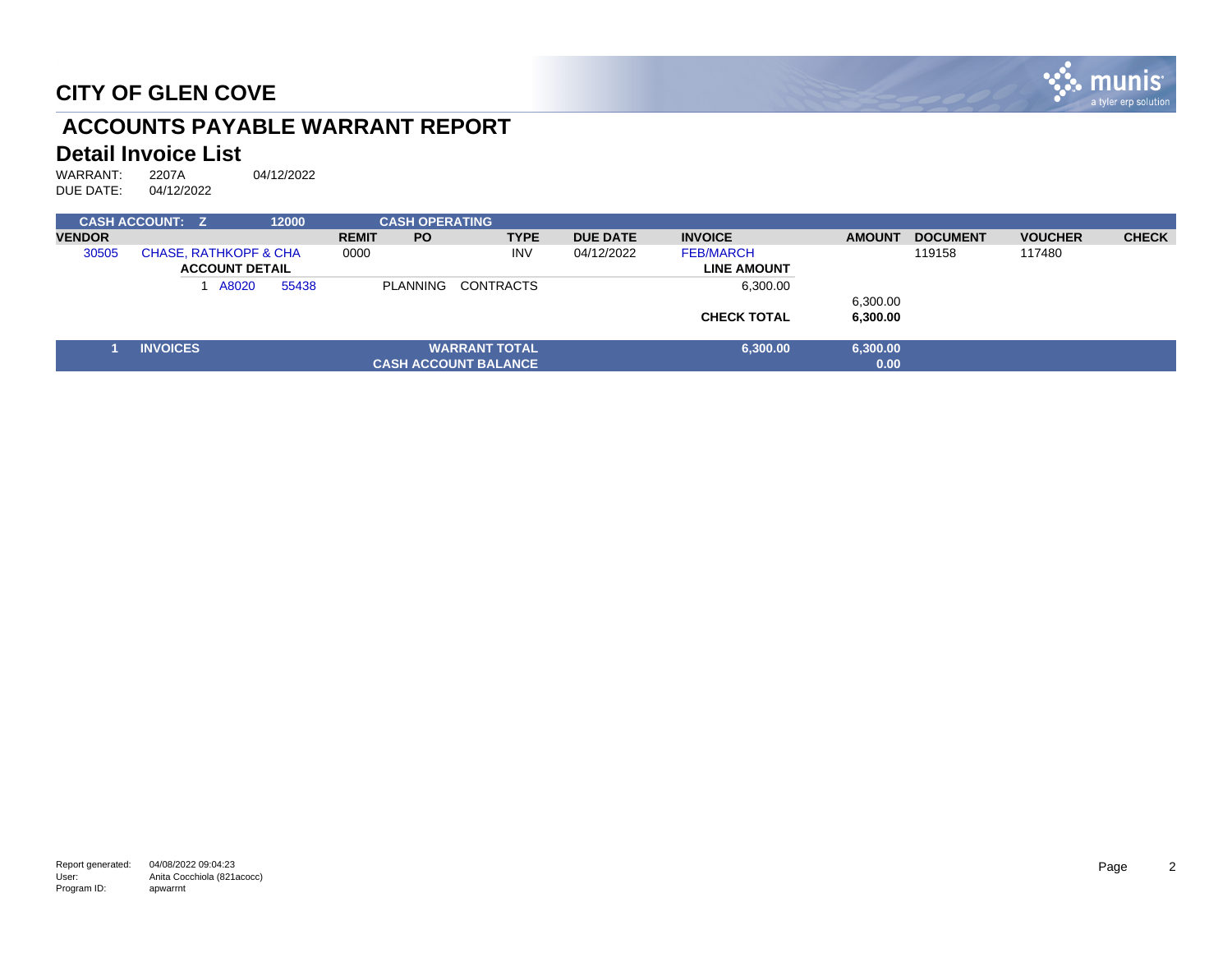

# **ACCOUNTS PAYABLE WARRANT REPORT**

# **Warrant Summary**<br>WARRANT: 2207A

WARRANT: 2207A 04/12/2022<br>DUE DATE: 04/12/2022 DUE DATE:

| <b>FUND</b> | <b>ORG</b>                  |                       | <b>ACCOUNT</b>     |                              | <b>AMOUNT</b> | <b>AVLB BUDGET</b> |
|-------------|-----------------------------|-----------------------|--------------------|------------------------------|---------------|--------------------|
| A           | A8020                       | CITY PLANNING COMMISS | A -08-8020-55438 - | CONTRACTUAL SERVICES         | 6,300.00      | 24,550.00          |
|             | <b>CASH ACCOUNT Z 12000</b> | <b>BALANCE .00</b>    |                    | <b>FUND TOTAL</b>            | 6,300.00      |                    |
|             |                             |                       |                    | <b>WARRANT SUMMARY TOTAL</b> | 6,300.00      |                    |
|             |                             |                       |                    | <b>GRAND TOTAL</b>           | 6,300.00      |                    |